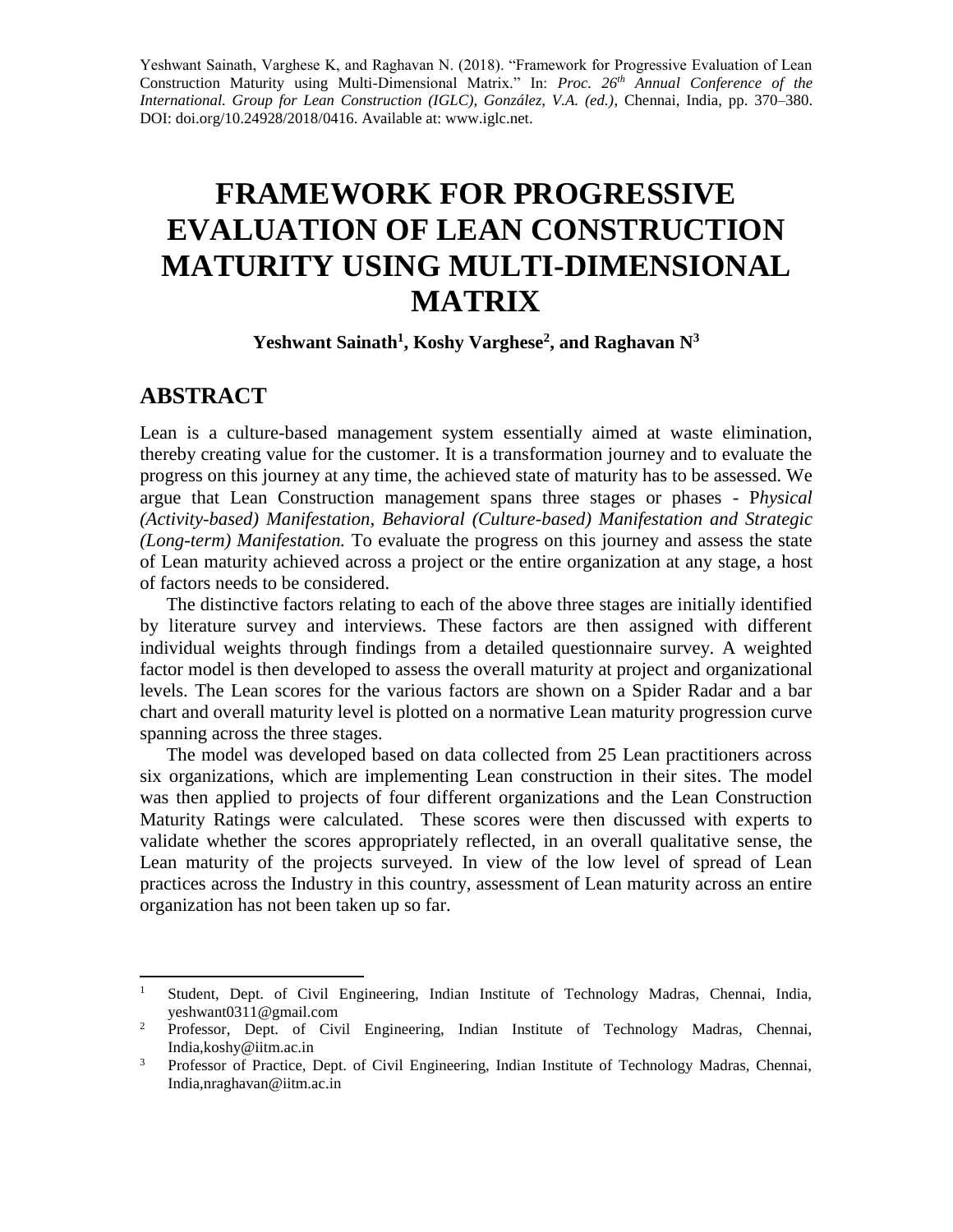#### **KEYWORDS**

Lean Culture, Lean Construction Maturity level, Normative Progression Curve, Questionnaire Survey, Lean practices.

#### **INTRODUCTION**

Over the last four decades, there has been a growing focus in both manufacturing and construction organizations on implementation and development of improvement techniques to increase benefits and reduce costs. The construction industry around the world faces a critical challenge to improve its innovation and productivity (Larsson et al., 2013) to be at par with the manufacturing industry as manufacturing sector has been more able to progress with innovation. Indian Construction is in its nascent stage of Lean adaptation and acceptance of Lean across various organizations can be best evaluated by determining the current state of maturity to determine the strengths and weaknesses in the Lean Construction implementation process (Bernardo M. B. S. Etges, 2013).

A framework is proposed in this paper covering various aspects of Lean in construction that will assist organizations to assess their current state and to know where they stand in the overall journey to Lean perfection.

#### **LITERATURE REVIEW**

In this section the information and data collected on a review of the various Lean maturity assessment models proposed by various earlier investigators are discussed.

Creating a Lean culture in the organization invariably requires behavioral changes in all organizational levels. On one hand, being Lean should be part of the core business strategy and should be considered in any important and strategic decision made by the company (Womack & Jones, 1996). On the other hand, equipping employees with appropriate tools and techniques and empowering them to use a suitable set of those techniques for managing construction can make a significant impact on an organization's performance (Shah & Ward, 2003). Accordingly the Lean usage will evolve from basic Operational or Physical levels through an evolution in Behavioral levels to a permeating Strategic level.

The concept of maturity models originated from quality management perspectives that describe quality improvement through a five-level maturity scale (Crosby 1979). Such a maturity model is generic and can be applied across any industry; but in order to operationalize it for a particular industry, two additional developments need to happen: Developing factors to define each maturity level; and developing a roadmap for strategy to enhance maturity.

A maturity model that defines the various applicable factors and improvement opportunities is very beneficial in bringing major transformation (Nesensohn, et al., 2014). Nesensohn et al. (2013a, 2014) and Nesensohn (2017) also show a detailed framework comprising various maturity levels, "ideal statements" and corresponding Factors, which enable the measure of current maturity of any construction project. The UK Highway Agency has developed an in-house Lean Maturity Assessment Toolkit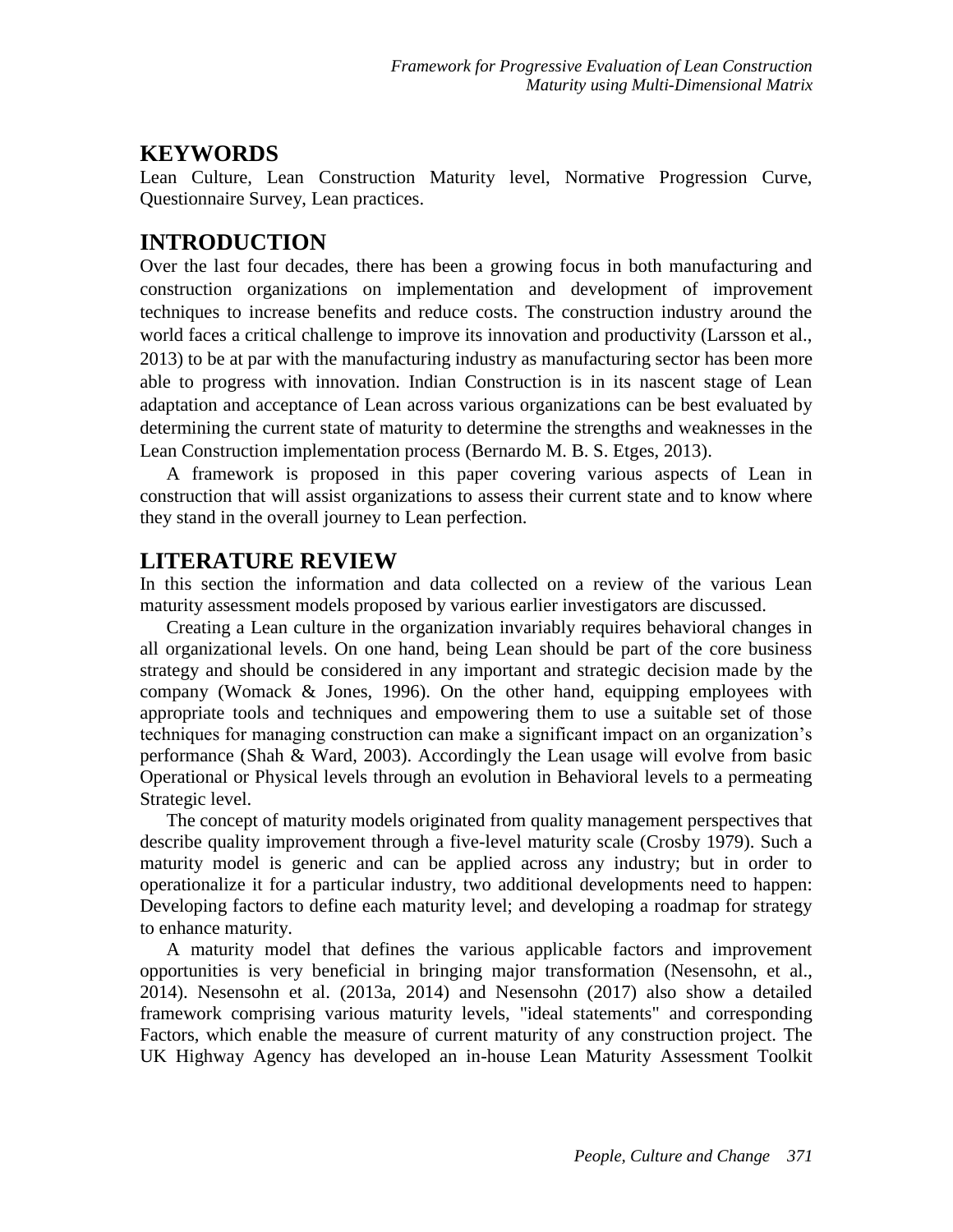(HALMAT), based on the Lean Enterprise Self- Assessment Tool (LESAT) developed by the aerospace industry at the Massachusetts Institute of Technology (MIT).

Below are a few of the Lean Maturity Assessment Instruments culled out from available literature tabulated with their purpose and scope of assessment.

| <b>Author</b><br><b>Name</b>                | <b>Instrument</b><br>name                                                         | <b>Purpose</b>                                                                                                                                                                                 | <b>Scope of Assessment</b>                                                                                                                                                                                                                                                                                                                                                               |
|---------------------------------------------|-----------------------------------------------------------------------------------|------------------------------------------------------------------------------------------------------------------------------------------------------------------------------------------------|------------------------------------------------------------------------------------------------------------------------------------------------------------------------------------------------------------------------------------------------------------------------------------------------------------------------------------------------------------------------------------------|
| Nesensohn<br>et al., 2014,<br>2015, 2017    | Lean<br>Constructio<br>n Maturity<br>Model<br>(LCMM)                              | It provides<br>organizations with<br>factors, maturity<br>levels and ideal<br>statements which<br>help in assessment<br>of the current state<br>in Lean<br>Construction<br>Journey             | It comprises 11 key factors:<br>1. Lean leadership,<br>2. Customer focus,<br>3. Way of thinking,<br>Culture & behavior,<br>4.<br>5. Competencies,<br>6. Improvement enablers,<br>7. Processes & tools,<br>8. Change,<br>9. Work environment,<br>10. Business results,<br>11. Learning and competency<br>development.                                                                     |
| Donovan,<br>2015                            | Lean Manu-<br>facturing:<br>Performanc<br>e Evaluation<br>Audit                   | This tool provides a<br>checklist of various<br>parameters for the<br>assessment of an<br>organization's<br>current status in<br>adopting Lean<br>Manufacturing<br>Criteria.                   | It includes a number of yes/no questions<br>focused on various fields important in the<br>Lean Management approach::<br>1.<br>Process planning and control,<br>2.<br>Management and leadership,<br>3.<br>Quality control and planning,<br>TPM,<br>4.<br>5.<br>Suppliers,<br>6.<br>Selected Lean techniques,<br>7.<br>Customer focus, and<br>8.<br>Performance improvement                |
| Department<br>of<br>Transport,<br><b>UK</b> | Highways<br>Agency<br>Lean<br>Maturity<br>Assessment<br>Toolkit-<br><b>HALMAT</b> | The purpose of<br>using the in-house<br>developed<br>assessment tool is<br>to provide the<br>organization with a<br>structured means of<br>assessing where it<br>is in the journey of<br>Lean. | Areas of coverage of the assessment<br>toolkit:<br>1.<br>Strategic use of Lean<br>Financial, information, and<br>2.<br>procurement systems<br>3.<br>Lean leadership<br>4.<br>People development<br>5.<br>Lean structure and behavior<br>6.<br>Collaborative working<br>7.<br>Delivery of value<br>8.<br>Standard work<br>9.<br>Process flow<br>10. Process control and quality assurance |

Table 1: Lean Maturity Assessment Instruments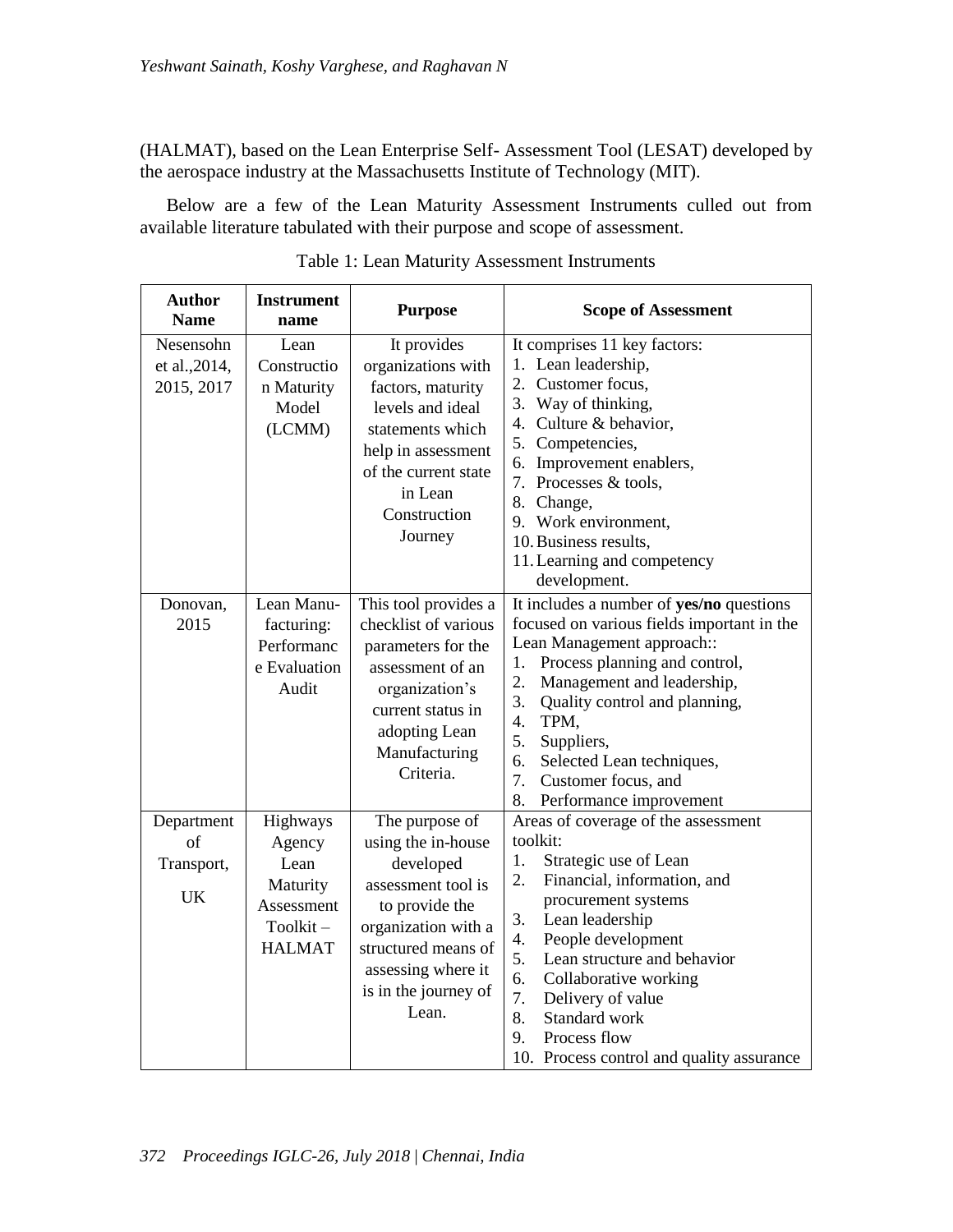#### **RESEARCH METHODOLOGY Basic Premises**

- i) As Lean Maturity increases, the predominant outlook in projects shifts in 3 stages from Physical Practices through Behavioral Practices to Strategic Practices.While the lower practices are still essential, the emphasis shifts to the higher practices (Fig. 2). The interview respondents have also opined that with good adoption of Physical practices in Projects, a tendency to follow Behavioral Practices sets in, further maturing on to adopting Strategic outlook by and by. Though the journey is long, there is a continuous progression.
- ii) Lean Maturity can be assessed on the basis of certain practices and concepts being implemented at the Project.
- iii) The critical Lean Concepts and Practices can be prioritized for the three stages by observations in projects and taking inputs from expert Lean practitioners.

The following stepwise methodology approach is used in the process of developing the proposed framework based on the above premises:

 Step I - Exploratory study (Literature review & Lean academic expert opinions).This helped in identifying the various factors that can define the Lean maturity level based on which a preliminary framework was developed. T*he factors were divided into three stages (Physical, Behavioral & Strategic) which also corresponds to some degree with an organization's three tier management system (Lower, Middle & Top).*

 Step II - Industry Lean practitioner opinions/input: This helped in garnering handson experience from the industry experts who are practicing Lean tools & approaches, to identify the various factors in detail and *helped to develop a Lean Evaluation Checklist. (Ref. Figure2 for a typical Lean Evaluation Checklist.)*

 Step III - Questionnaire Survey: A five-point Likert Scale survey based on Strongly Disagree to Strongly Agree was conducted among Lean practitioners from various organizations to get their responses to identify the various Concepts and Practices which would define Lean maturity and a concept of Relative Importance Index (RII) was adopted to derive the weights for each factor.

Along with the survey responses, semi-structured interviews were conducted with various Lean practitioners across the spectrum of Clients, Consultants and Contractors to check whether the compliance to processes could be quantifiable on a binary scale, and whether the stage wiseapproach is valid. The overall response was quite positive. Again, it was important to know whether this model will help in improving the current state of maturity. Knowing the areas of weaknesses or lacunae, as seen from the Lean Evaluation Checklist, practitioners can identify the areas where they have to improve in future.

 Step IV - Development of Framework: A framework was developed linking the various Factors, Weights and Development Stages.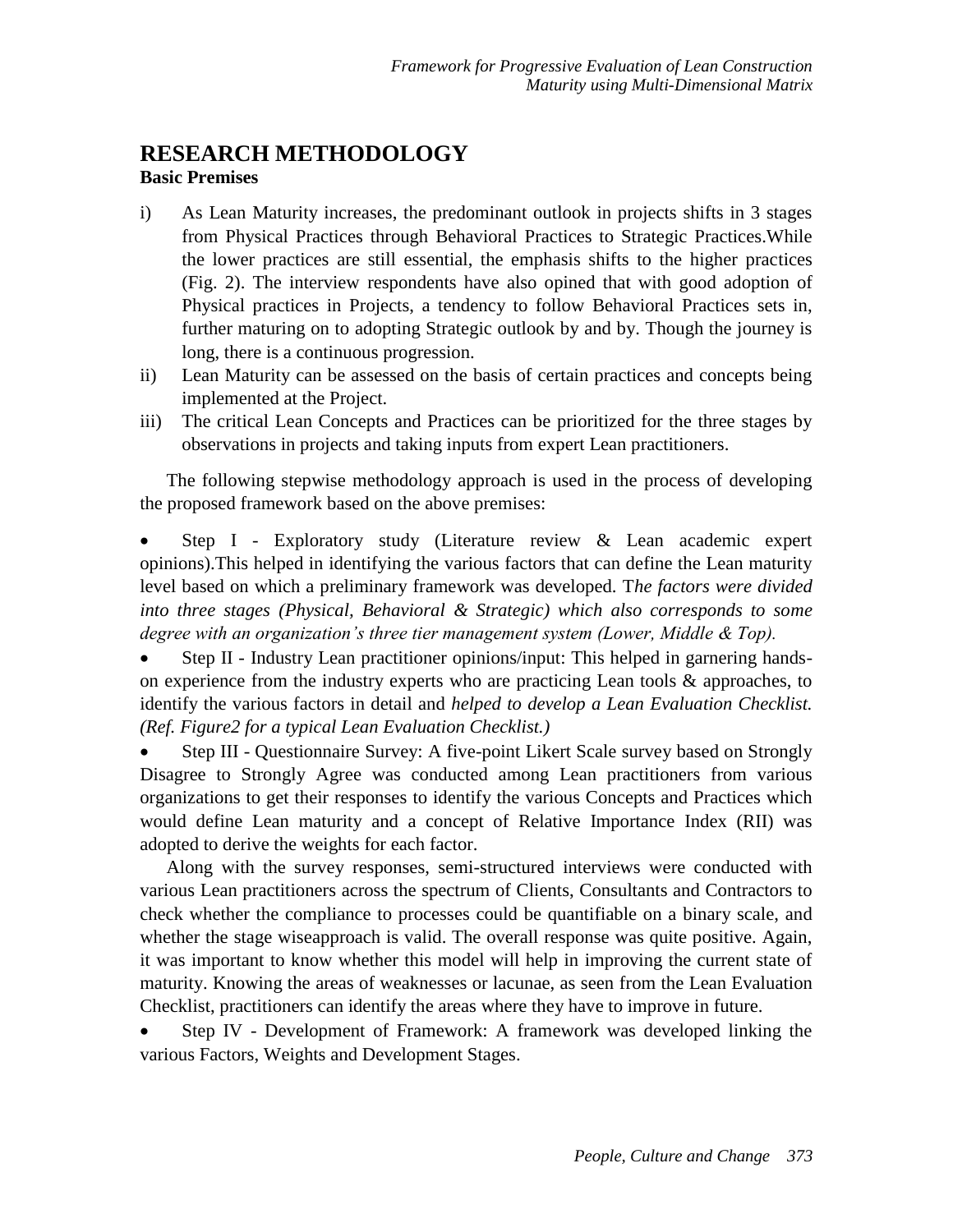Step  $V - Case$  Study for validation: Testing of the framework was done in a few organizations. Further testing is required to tone up and further improve the model.

#### **PROPOSED FRAMEWORK**

This research is aimed at capturing qualitative as well as quantitative data in the form of survey responses and semi-structured interviews to understand the various factors which define the degree of Lean Construction maturity and based on these data the framework is developed. Thereafter the concerned project sites were visited, relevant data collected by observations, followed by study of project documents and queries with the project personnel. Then this data was fed into this framework and the Lean Construction Maturity Rating (LCMR) determined. This index is also validated, though in a subjective manner, on the basis of overall observations of project sites and broad queries. Figure 1 illustrates the components of this model.



Figure 1: Framework for assessing LCMR

We argue that the journey of any organization towards perfection in Lean will cover different types of practices in three typical stages and every construction project would also have similar stages: Physical practices stage, Behavioral practices stage, Strategic practices stage. This was also got vetted through the interviews. In the first stage various Lean tools will be practiced with emphasis on Physical progress. In the second stage with the steady onset of a Lean Culture, Behavioral practices will start becoming dominant. In the third and final stage Lean culture would have permeated the whole set-up and Lean would be a Strategic concept covering all planning and implementation, with the highest Lean Maturity. Though the first stage is common in Projects and the next two stages in the overall organization, the progression towards higher stages is evident in projects with sustained practice of Lean.

Accordingly certain Lean Concepts are identified for each of the three Stages and for each Concept certain Practices are identified along with Attributes which define the Practice in some detail, to compile a Lean Evaluation Checklist (Figure 2). As the first step in the LCMR determination, evaluation of Project is assessed for perfection in each of the Practices, based on certain defined Attributes, on a Binary Mode, with "Yes" or "No" for whether each Practice is done or not done on the Project. The depth of practice and longevity of practice are also considered in an overall sense. Then the percentage of Yes's obtained for the various Practices in each Concept is normalized over a base of 10 to obtain the Lean Practice Score (PS) for that Concept.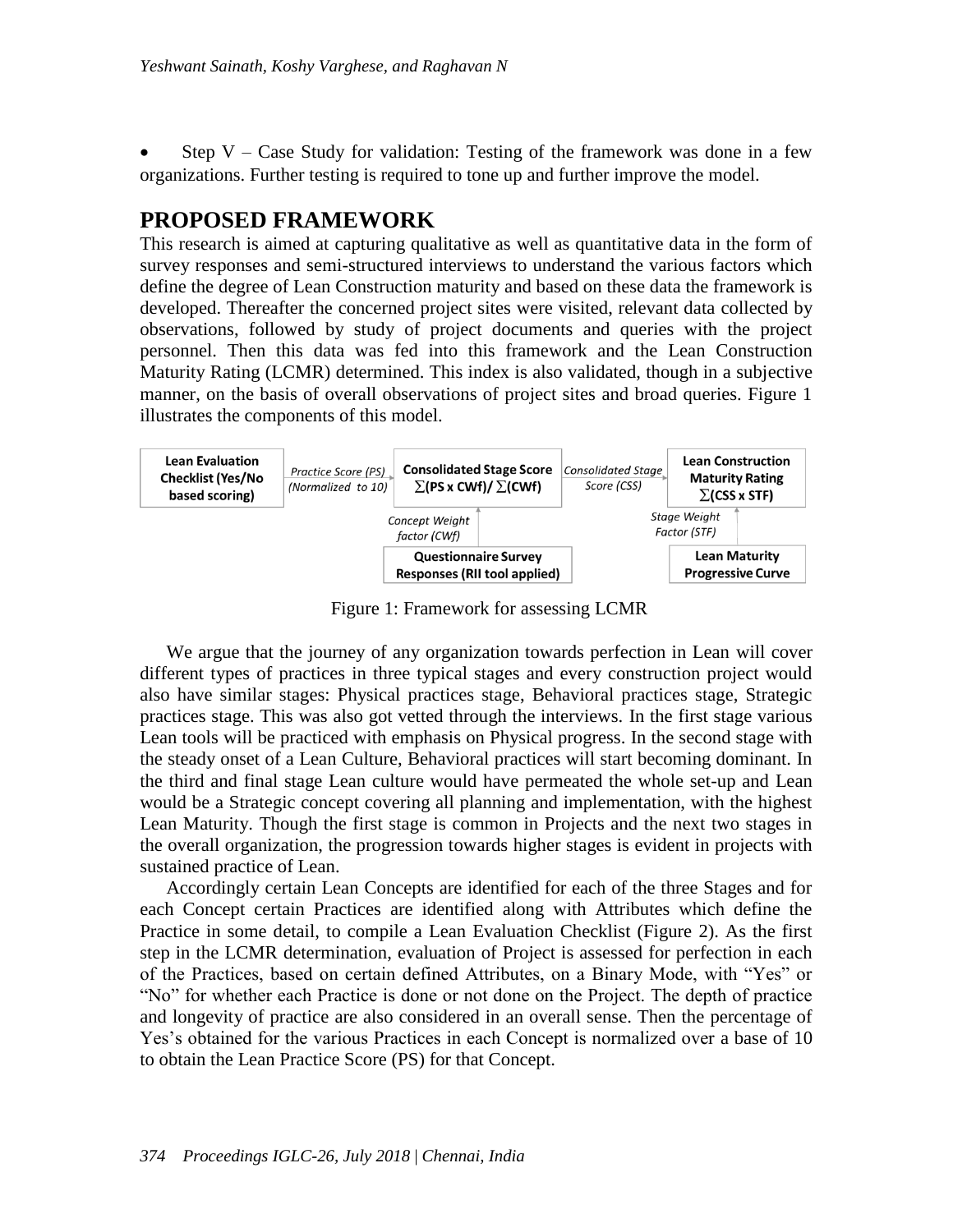| Concepts                     | <b>Attributes</b>              | <b>Processes</b>                                                                                                                                 | Y/N |
|------------------------------|--------------------------------|--------------------------------------------------------------------------------------------------------------------------------------------------|-----|
|                              | Meeting & MOM                  | Are all the concerned stakeholders part of meeting & MOM been shared to all the<br>concerned parties on regular basis?                           |     |
|                              | Partnering                     | Is Trust been generated for partnering with existing S/C & vendors instead of floating bid<br>for new parties and wasting time & resources?      | N   |
|                              | Evaluation of S/C &<br>Vendor  | Is Past Performance Evaluation been done before getting Vendor & S/C on board and<br>periodic evalution is recorded too?                         | N   |
| <b>Collaborative Working</b> | Coordinated Drawing<br>Sharing | Is coordinated drawing been shared with all the concerned parties - accepted & signed by<br>Ithem before commencement of activities?             |     |
|                              | Change Notes Sharing           | Are change notes been shared with all the concerned parties - accepted & signed by them<br>before commencement of activities ?                   |     |
|                              | <b>Contractual Stipulation</b> | Is contractual Clause w.r.t Lean construction methodology been added before getting on<br>board all the Stakeholdes - Subcontractors & Vendors ? |     |

Figure 2: Lean Evaluation Checklist – Typical Concepts, Attributes and Processes

In parallel a five point Likert Scale survey has been carried out covering a large number of Lean practitioners from various Projects to identify Lean concepts and practices which are most critical to attain Lean Maturity and the Lean Practices for each Concept are accordingly ranked in terms of importance. Then using a Relative Importance Index (RII) statistical approach conducted over the questionnaire responses, RII scores are derived for each Concept and they are seen to vary from 0.75 to 0.95, with the higher scores indicating higher relevance. Hence to enable further processing, the RII scores are converted to Concept Weightsfactor (CWf) as per following Table 2:

Table 2: RII and Weights distribution

| RII | $-0.90$ | $0.85 - 0.90$ | $0.80 - 0.85$ | $0.75 - 0.80$ |
|-----|---------|---------------|---------------|---------------|
| CWf |         |               |               |               |

The RII scores and the weights for the various Concepts are shown in Table 3.

| <b>Concepts</b>                             | RII  | <b>Concept Weights (CWf)</b> |
|---------------------------------------------|------|------------------------------|
| <b>Physical Manifestation</b>               |      |                              |
| 1. Implementation of Lean Tools & Processes | 0.87 | 3                            |
| 2. Continuous Improvement                   | 0.93 | 4                            |
| 3. Focus on Value Creation                  | 0.84 | $\overline{2}$               |
| 4. Work Standardization                     | 0.77 |                              |
| <b>Behavioral Manifestation</b>             |      |                              |
| 5. Lean Culture & Behavior                  | 0.89 | 3                            |
| 6. Waste Identification & Productivity      | 0.81 | $\overline{2}$               |
| 7. People Development                       | 0.90 | 4                            |
| <b>Strategic Manifestation</b>              |      |                              |
| 8. Collaborative Working                    | 0.89 | 3                            |
| 9. Strategic Use of Lean                    | 0.88 | 3                            |
| 10. Leadership to drive Lean                | 0.85 | 3                            |
| 11. Customer Focus                          | 0.91 | 4                            |

Table 3: Practices, their RII Scores and Concept Weights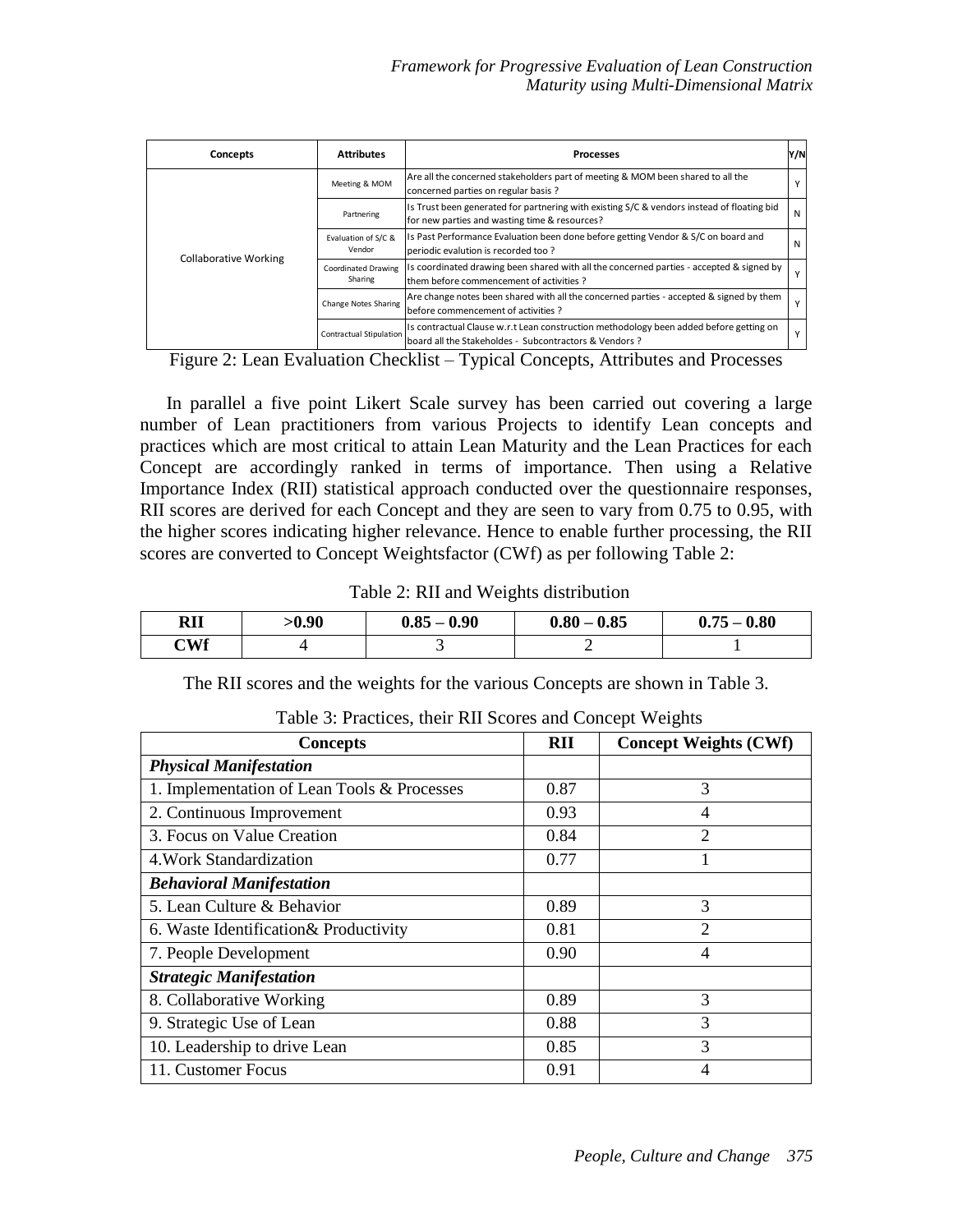In the second step a Consolidated Stage Score (CSS) is obtained for each Stage as follows:

 $CSS = \sum (Psi \times CWH) / \sum (CWH)$ , where PSi is the Lean Practice Score for each Concept obtained from the Lean Evaluation Checklist and CWfi is the Concept Weight Factorfor that Concept, with "i" summed up over the number of Concepts for each of the three Stages. Thus three CSS numbers covering the three Concepts will be obtained for each of the three Stages.

In the third step the Maturity Level of each Stage is factored in by using a Stage Weight Factor (STF). Duly recognizing that the final LCMR is a summation of the individual scores covering all the Concepts of all the Stages and at the same time recognizing that the higher Stages should have higher scores for the Concepts relevant to the higher stages, the LCMR is derived as follows:

LCMR=  $\sum$  (CSSj x STFj), with "j" summed up for the Concepts of the three Stages. Depending on exactly in which Stage a particular Project figures, the STFs will vary for the three Stages, as follows (Figure 3 and Table 4).Hence determination of STFs is somewhat iterative. The curve shown in Figure 3 is depicted as a Learning Curve. Quantitatively, based on various interviews it has been postulated that at end of Stage I Maturity the Lean Construction Maturity Rating corresponds to 4, at end of Stage II it is 7 and at the end of stage III it is 10. Theoretically there is no upper limit to the maturity level, which keeps improving with "Continuous Improvement". The above is also validated to some extent in the limited number of detailed studies made at some sites.



Figure 3: Lean Maturity Progression Curve

|      |             | <b>STFj</b>    |                 |                  |  |
|------|-------------|----------------|-----------------|------------------|--|
| Zone | <b>LCMR</b> | <b>Stage I</b> | <b>Stage II</b> | <b>Stage III</b> |  |
| Ħ    | 0-4         | 70%            | 20%             | 10%              |  |
|      | 4-7         | 55%            | 25%             | 20%              |  |
|      | $7 - 10$    | 40%            | 30%             | 30%              |  |

Table 4: STF percentages for the three Stages for various LCMR ranges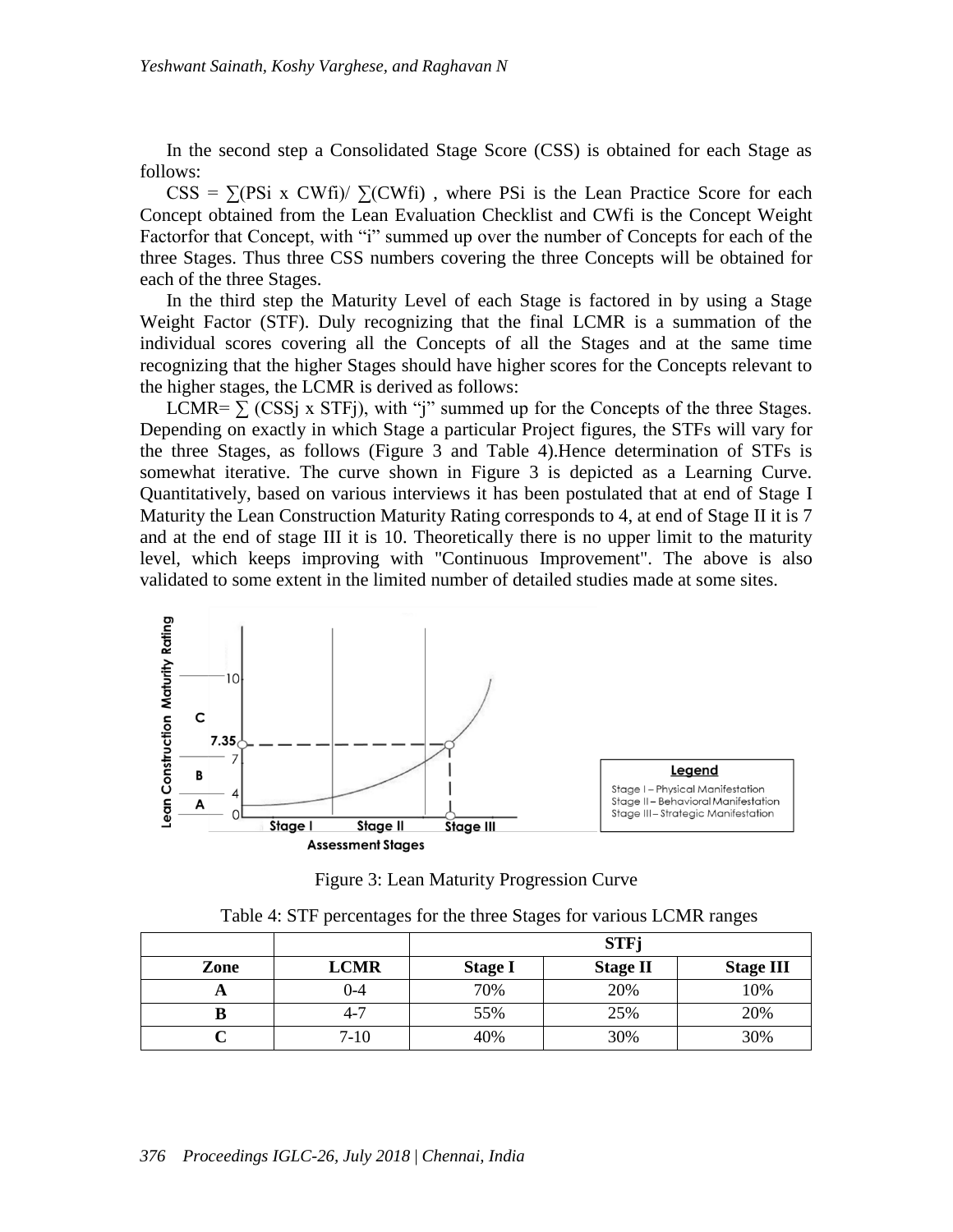LCMR is evaluated by trial and error. Initially it is assumed that the Project would be in Zone A and the STF percentages are applied accordingly. If the resulting LCMR is not compatible with Zone A, i.e. it is not within the range of 0 to 4 then Zone B percentages are tried out and then Zone C percentages, till convergence is reached for one of the three Stages. Thus the final LCMR is obtained.

#### **Sample Data**

The model starts with Lean Evaluation Checklist where all the Concepts, Practices and Attributes are defined.Figure2 above, shows a sample for Collaborative Working as a Concept, the Attributes which come under this Concept and the Processes which pertain to the Practices. These are scored as 1 or 0 depending on the observations. Table 5 shows all the 11 Concepts which further drop down to 63Practices under 3 stages making it  $3 \times$ 11 x 63 matrix for defining Lean Construction Maturity Rating.

In the above Figure2, we can see 4 'yes' out of 6 practices. When normalized to 10, it converts to 6.67 (which can be seen in table below). Table 5 shows the working for some sample data. The second column shows the Concept Weights CWfi and the last column shows the Scores Psi for the various Concepts as well as the CSSj for each of the three stages.

| <b>Concepts</b>                             | <b>CWfi Weights</b> | <b>Psi Score</b>        |
|---------------------------------------------|---------------------|-------------------------|
| <b>Physical Manifestation</b>               |                     | 8.1 (CSS <sub>I</sub> ) |
| 1. Implementation of Lean Tools & Processes | $3$ (Wfi)           | $7.33$ (PSi)            |
| 2. Continuous Improvement                   |                     | 8                       |
| 3. Focus on Value Creation                  | $\overline{2}$      | 10                      |
| 4. Work Standardization                     |                     | 6.67                    |
| <b>Behavioral Manifestation</b>             |                     | 7.5                     |
| 5. Lean Culture & Behavior                  | 3                   | 7.5                     |
| 6. Waste Identification & Productivity      | $\mathfrak{D}$      | 5                       |
| 7. People Development                       | 4                   | 10                      |
| 8. Collaborative Working                    | 3                   | 6.67                    |
| <b>Strategic Manifestation</b>              |                     | 6.3                     |
| 9. Strategic Use of Lean                    | 3                   | 7.5                     |
| 10. Leadership to drive Lean                | 3                   | 5                       |
| 11. Customer Focus                          |                     | 6.67                    |

Table 5: Sample data and working of scoring system

As per default Zone A, the LCMR would be  $= (8.1 \times 0.7) + (7.5 \times 0.2) + (6.3 \times 0.1) =$ 7.77

But as the LCMR lies in the range of  $7 - 10$ , Zone A is not applicable and Zone C weightsare applied, i.e. LCMR =  $(8.1 \times 0.4) + (7.5 \times 0.3) + (6.3 \times 0.3) = 7.35$ 

To check, Zone B weightsare applied, i.e. LCMR= $(8.1 \times 0.55) + (6.6 \times 0.25) + (6.3 \times 0.25)$  $0.2$ ) = 7.56. Here as LCMR does not lie in the range of  $4 - 7$ , Zone B classification isnot applicable.

From above, LCMR with Zone C weights converges within the range  $(7 - 10)$ . Therefore the final LCMR = **7.35 (Ref Figure 3)**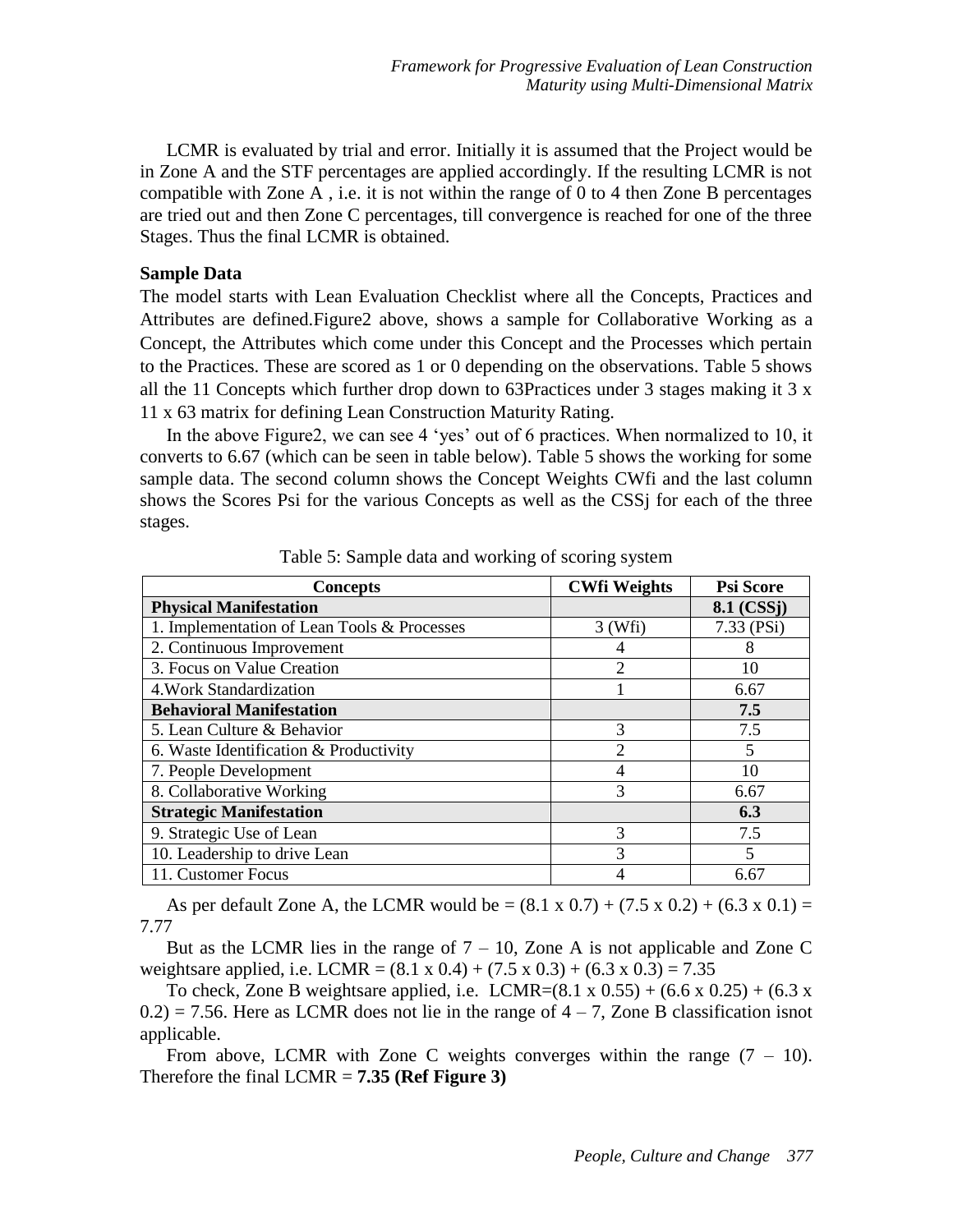The Project people can also get some idea of the areas in which they are strong in Lean practices and the areas which need to be developed further. The following Bar Graph (Figure 4) or the Spider Radar Diagram (Figure 5) give an idea for the same.



Figure 4: Lean Construction Maturity Rating - Bar Graph representation



Figure 5: Lean Construction Maturity Rating- Spider-Radar Graph representation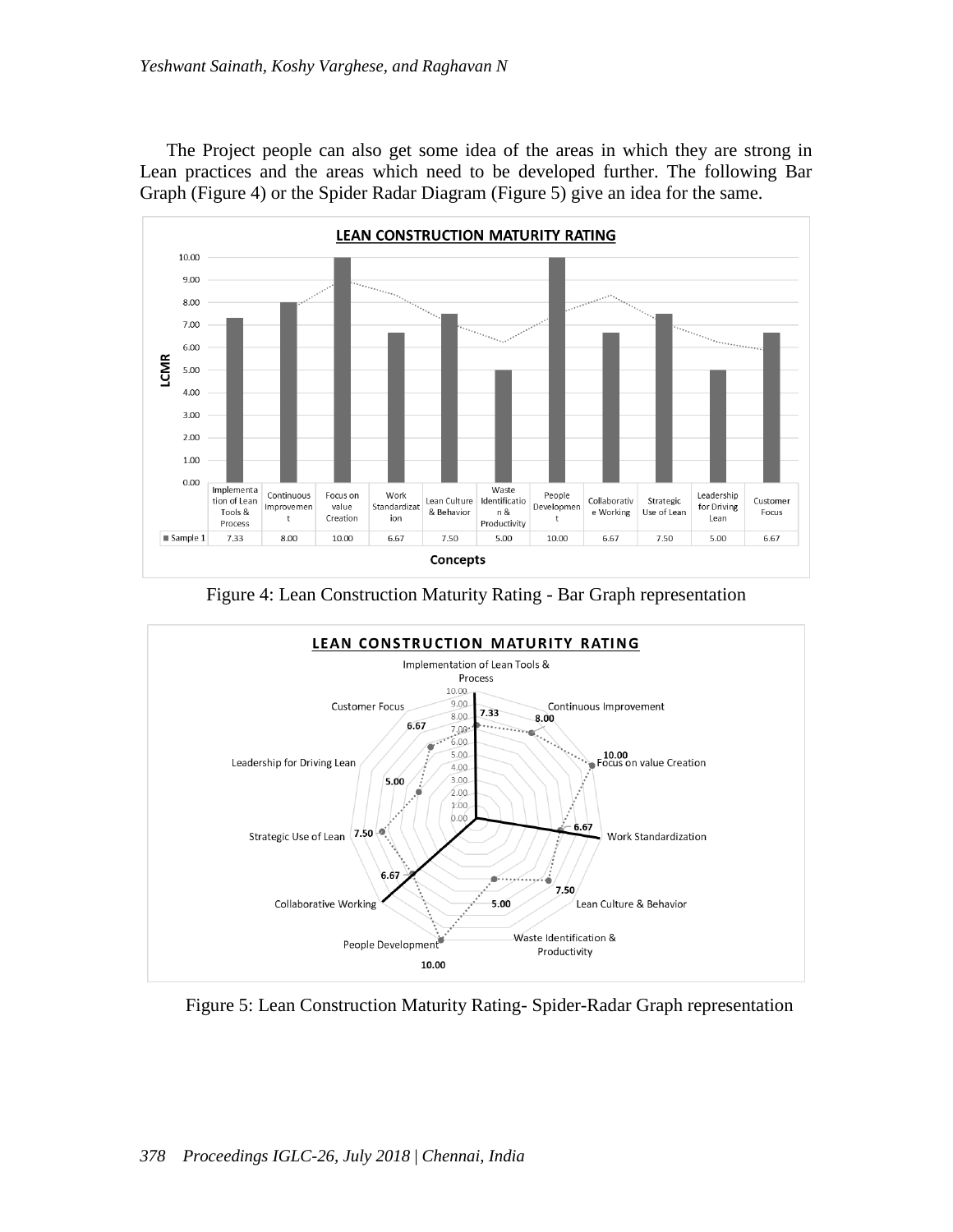## **LIMITATIONS**

All the parameters of Lean might not be convertible to quantifiable scales and some of the Practices considered under each Concept might be project specific or need some more detailing to draw up the Attributes. Also, the fruitfulness of Lean Implementation can only be realized over longer periods of time at enterprise level, rather than at project levels and tangible benefits associated with Lean may not manifest in short term projects. More work is required to validate the model for assessing Lean Maturity at organizational levels, rather than at project levels.

For future works on this topic more thorough engagements with Lean practitioners to capture salient attributes which add to Lean Maturity as well as overall qualitative insights from seasoned Lean experts for a particular Project or organization to validate the quantitative derivations under this framework would be highly beneficial to further validate this model.

#### **CONCLUSION**

This framework provides a means to measure the current state of Lean maturity to determine the prevailing degree of Leanness and to understand the areas requiring improvement. It also helps to a degree in determining the organizational maturity in totality, in the form of physical, behavioral and strategic manifestations.

This model would also help an organization to focus on qualitative aspects such as people development, culture building and strategic leadership to drive Lean, apart from the usual implementation of Lean tools and processes as only tools or only culture cannot bring about the changes that construction industry requires so badly. Appropriately designed training programmes and workshops can be conducted to sensitize the industry and the construction personnel to realize the aspects which contribute to Lean Maturity and help them learn the processes to go further on the path of Lean Maturity.

#### **ACKNOWLEDGEMENT**

The authors wish to thank the various Lean practitioners for spending their valuable time in reviewing and providing feedback for this work.

### **REFERENCE**

- Bernardo M. B. S. Etges, Tarcisio A. Saurin and Iamara R. Bulhões3, A protocol for assessing the use of Lean construction practices.
- Etges, B. M. B. S.; Saurin, T. A.; Bulhões, I. R.; (2012). Identifying Lean construction categories of practices in IGLC Proceedings. Proc. for the 20th Annual Conference of the International Group for Lean Construction. San Diego, USA.
- Highways Agency (2010). Highways Agency Lean Maturity Assessment Toolkit (HALMAT), Highways Agency Publications, Birmingham, UK. [\(http://www.highways.gov.uk/publications/Lean-Halmat\)](http://www.highways.gov.uk/publications/lean-Halmat)